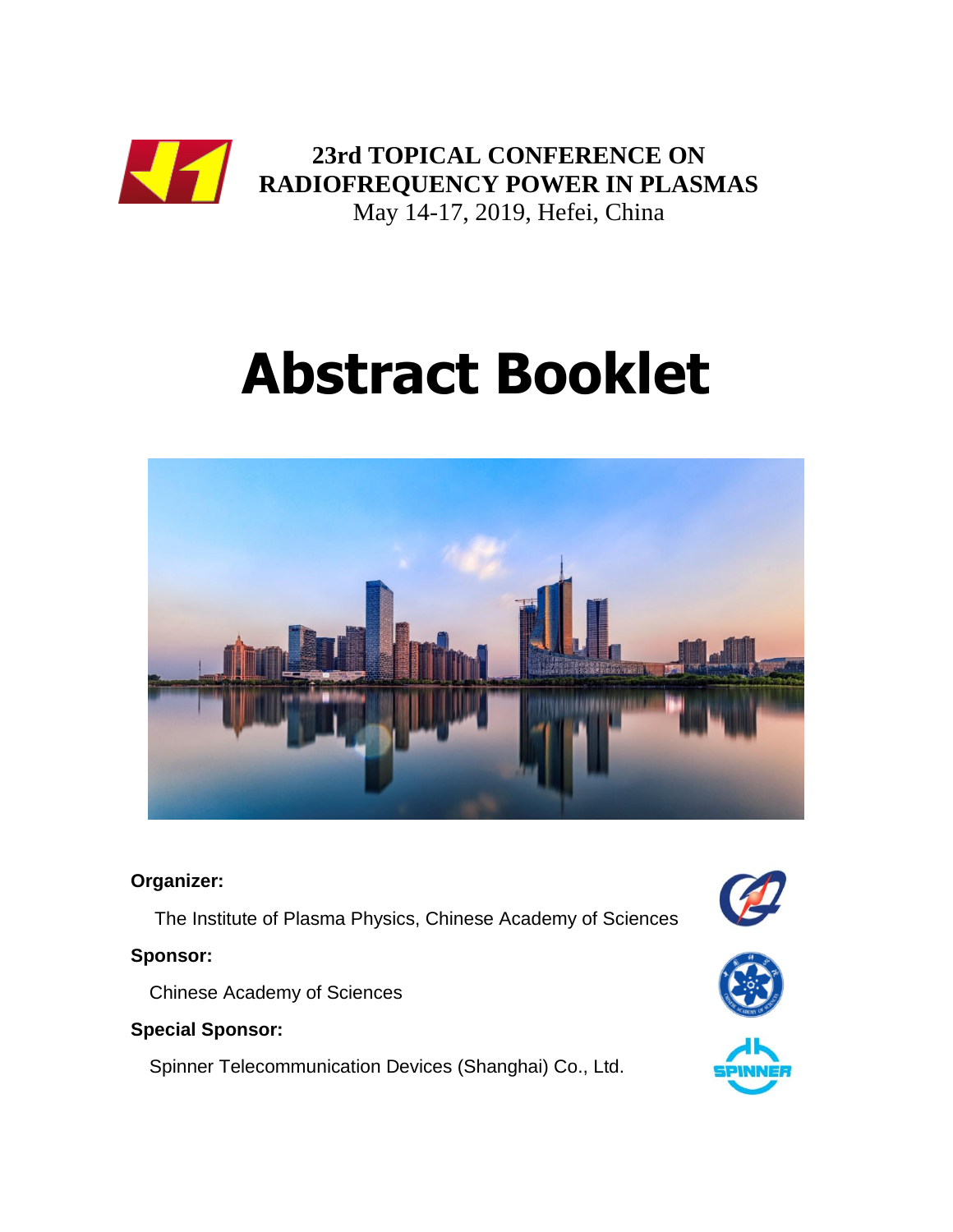# **Greetings from Chairman**

Dear participants to RFPPC2019,

Welcome to Hefei, the city of science and education of China.

It is a great honor and pleasure for the Institute of Plasma Physics, Chinese Academy of Sciences (ASIPP) to organize the 23rd Topical Conference on Radiofrequency Power in Plasmas (RFPPC). It is the first time RFPPC



conference comes to Asia. We expect its long tradition to be continued and abundant achievements to be enriched here.

As one of the most livable cities in China, Hefei represents a combination of history and modernity. With a history of more than 2000 years, it is a historic site famous for the Three Kingdoms Period and the hometown of Lord Bao. Nowadays, Hefei has become a prosperous city with a population of 8 million and an area of 11500 km2. Its rapid development is characterized by its advanced high technology and scientific research.

On behalf of the LOC and ASIPP, I would like to extend our warm welcome to all of you. We sincerely hope that the conference will be a full success, and that you will have a happy memory in Hefei.

Baonian WAN  $B.M.$  Wan

Director of ASIPP, Chairman of LOC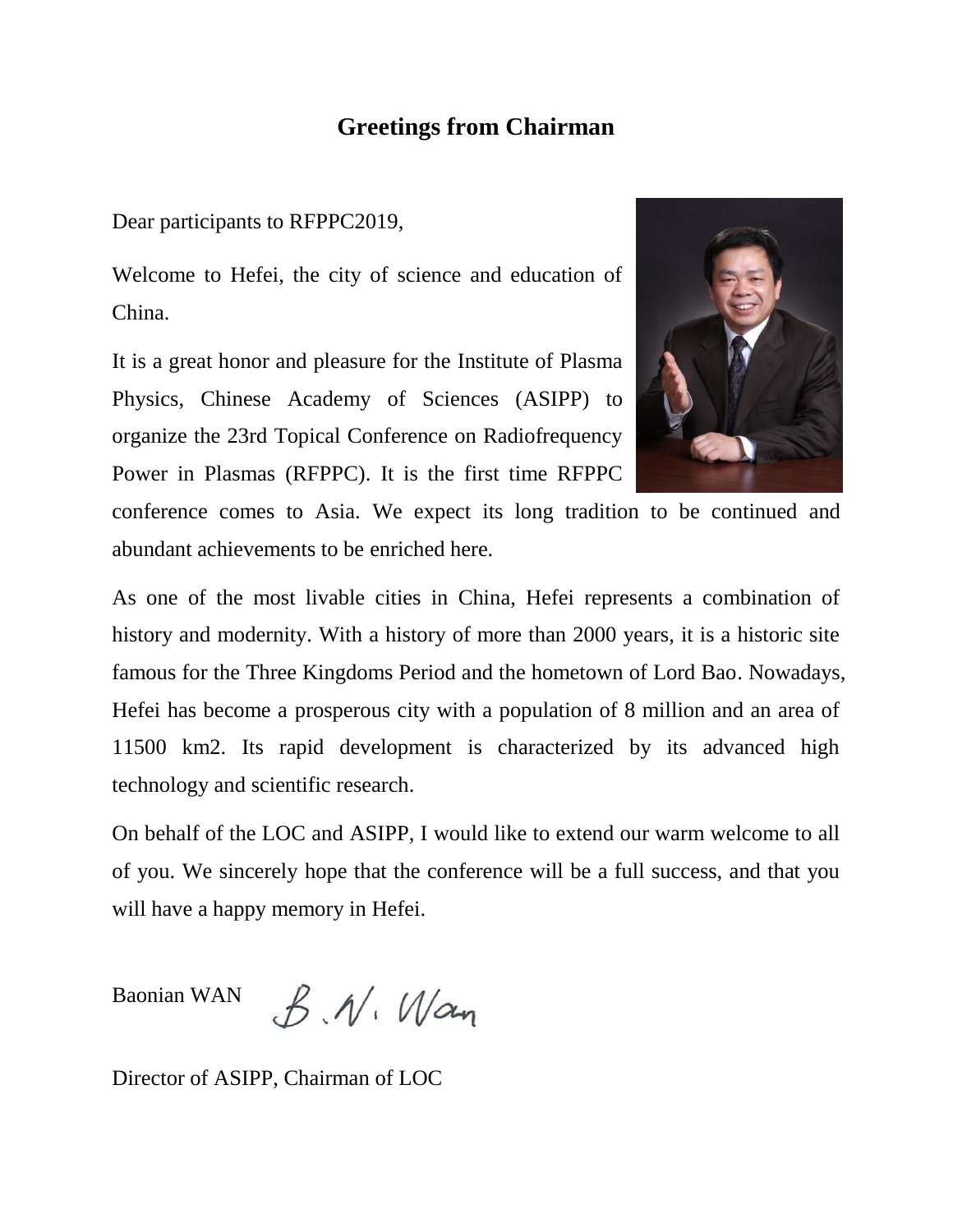# **23rd Topical Conference on RADIOFREQUENCY POWER IN PLASMAS**

**14th – 17th May 2019, Chinese Calligraphy Building, Hefei, China**

#### **Scope**

Concerned with all aspects of electromagnetic waves in plasmas, including but not limited to applications in magnetic fusion devices, RF plasma sources, and studies of basic plasma wave physics and technology.

# **Topics**

- Plasma wave interactions, such as heating, current generation, other 'phase space engineering,' diagnostics and plasma control
- Applications of RF power in fusion devices such as tokamaks, stellarators, spherical tori, reversed-field pinches and other confinement concepts
- Basic plasma wave physics
- Applications to plasma sources for materials processing, space propulsion, ionospheric and space plasmas

# **Location**

RFPPC 2019 will be held in Hefei, a city located in the central region of China.

Hefei Xinqiao International Airport welcomes flights from major cities inside or outside China. From the two railway stations, all-weather high-speed trains can take you to Yellow Mountain (1h), Shanghai (2h), Hangzhou (2.5h), Beijing (4h), etc.

# **Venue**

The conference will be held in 'Chinese Calligraphy Building' in the High-tech Zone of Hefei.

It has a convenient location, which is 30km to the airport, 12km to the railway stations, 3km to downtown, and 5km to the Anhui provincial museum.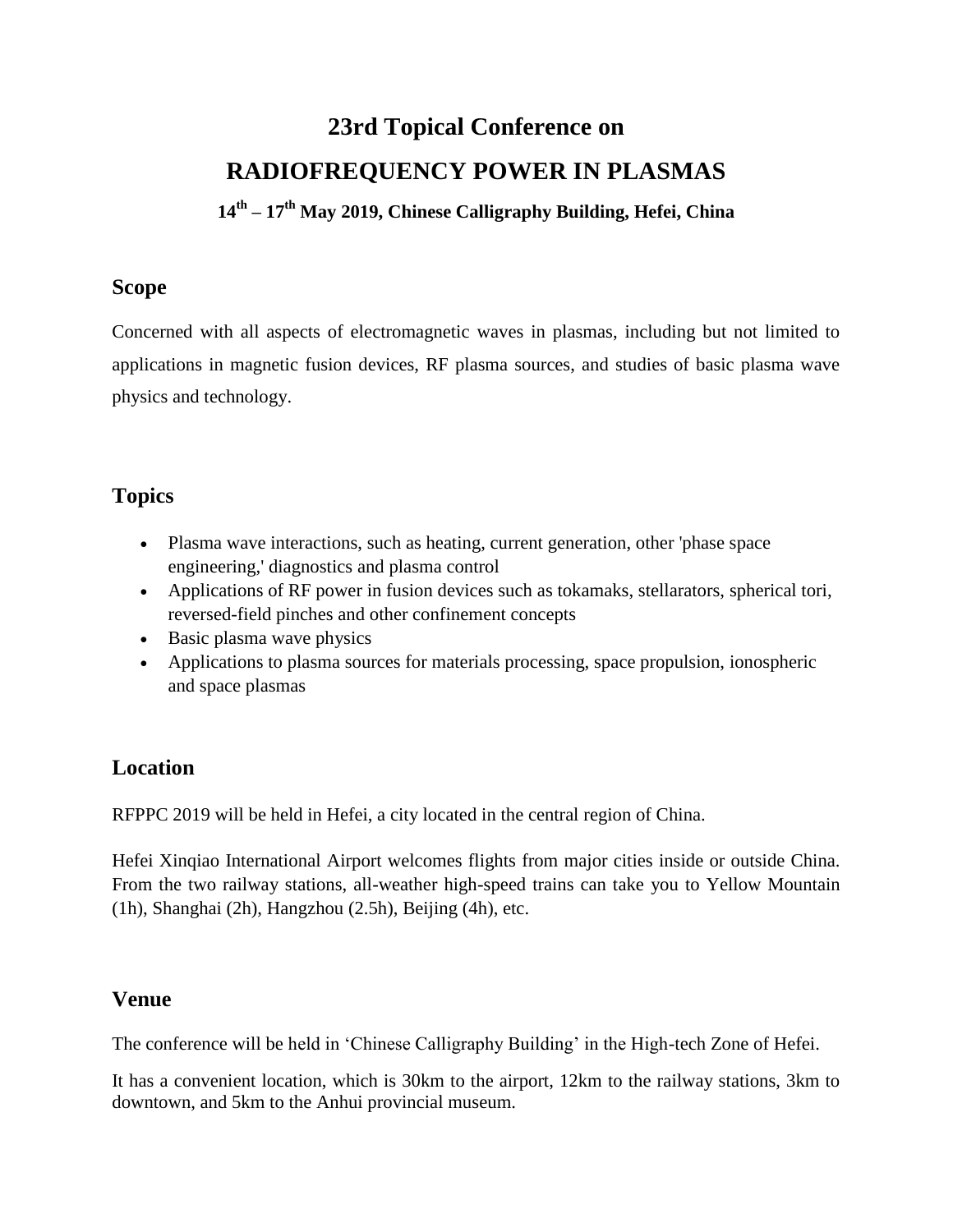

# **Social Events**

#### **Welcome reception:**

*Tuesday 14th May 18h30, Ji Xian Hall, 3rd floor, Chinese Calligraphy Building*

#### **Conference dinner:**

*Thursday 16th May 18h30, Multi-functional banquet hall, Thai Village restaurant (next to Chinese Calligraphy Building)*



#### **Technical Visit:**

# *Friday 17th May, buses leave at 9h from Chinese Calligraphy Building*

Institute of Plasma Physics, Chinese Academy of Sciences(ASIPP)was founded in September 1978 for the purpose of the peaceful utilization of fusion energy based on the tokamak approach. It is one of the most important laboratories on magnetically confined fusion in China, has built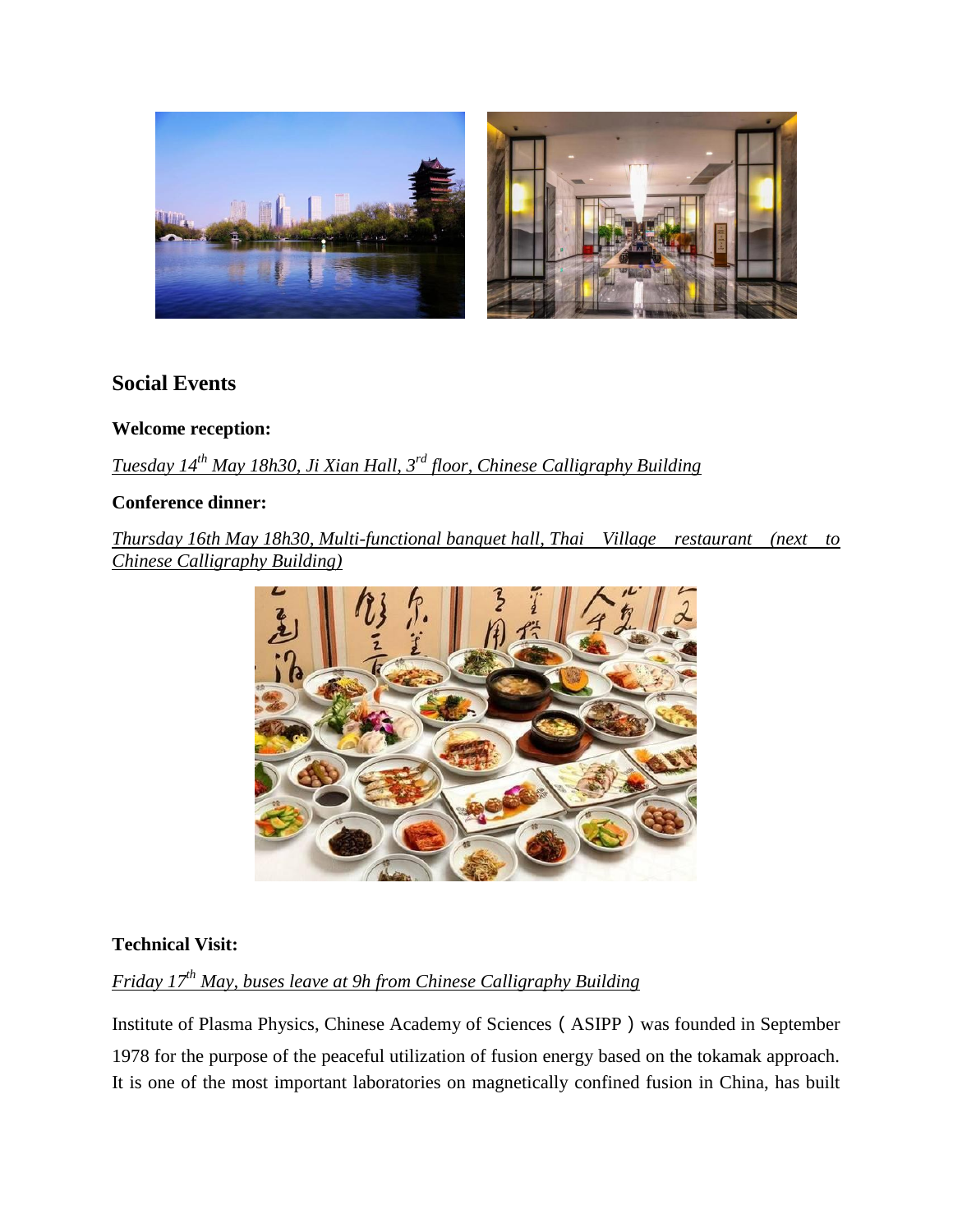HT-6B, HT-6M, HT-7, the first superconducting tokamak in China, and EAST, the world's first non-circle cross-section full superconducting tokamak.

Buses will leave at 9h from Chinese Calligraphy Building to the Science Island where ASIPP is located. Your visit will include a guided tour of EAST facility (LHCD system, ICRF system and ECRH system) and ITER manufacture workshops. Back for lunch in Chinese Calligraphy Building.

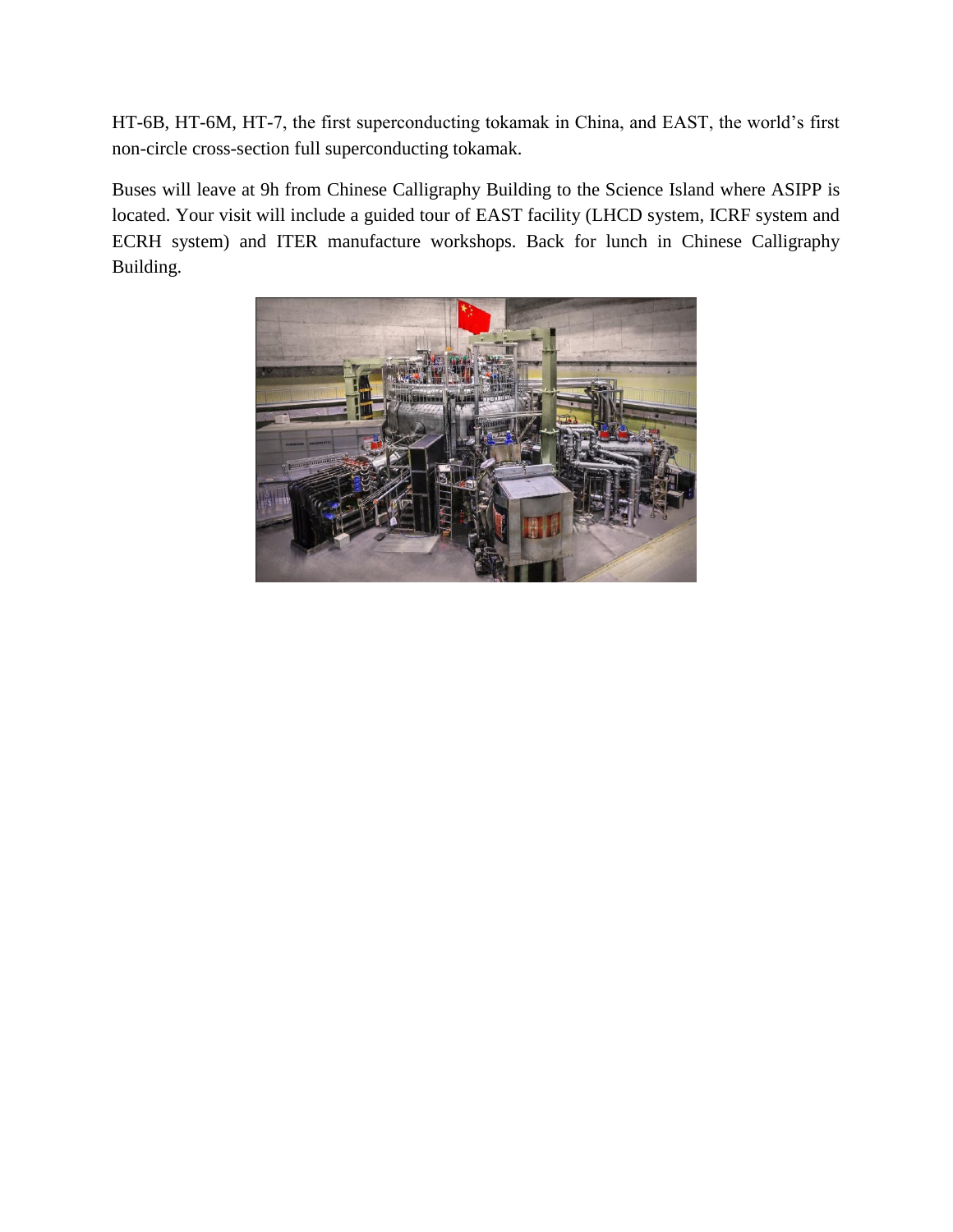#### **RFPPC2019 Committees**

**Program Committee: BONOLI Paul** (MIT/USA) **Chair SONG Yuntao** (ASIPP/China) **Co-Chair** ALBERTI / Stefano (EPFL / Switzerland) BEAUMONT Bertrand (IO) ONO, Masayuki (PPPL/USA) EKEDAHL Annika (CEA/France) DENISOV Grigory (IAP/Russia) KUBO Shin (NIFS/Japan) KWAK Jong-gu (NFRI/Korea) MAILLOUX Joelle (JET/UK) ONGENA Jozef (LPP/ERM-KMS / Belgium) PINSKER Robert (GA/USA) TUCCILLO Angelo A. (ENEA/Italy) LIU Yong (SWIP/China)

#### **Local Organization Committee:**

WAN Baonian – chair DONG Shaohua XI Yingkun - conference secretary ZHANG Xingjun DING Bojiang WANG Xiaojie - scientific coordinator LI Yaqin

**Contact LOC: [rfppc2019@ipp.ac.cn](mailto:rfppc2019@ipp.ac.cn)**